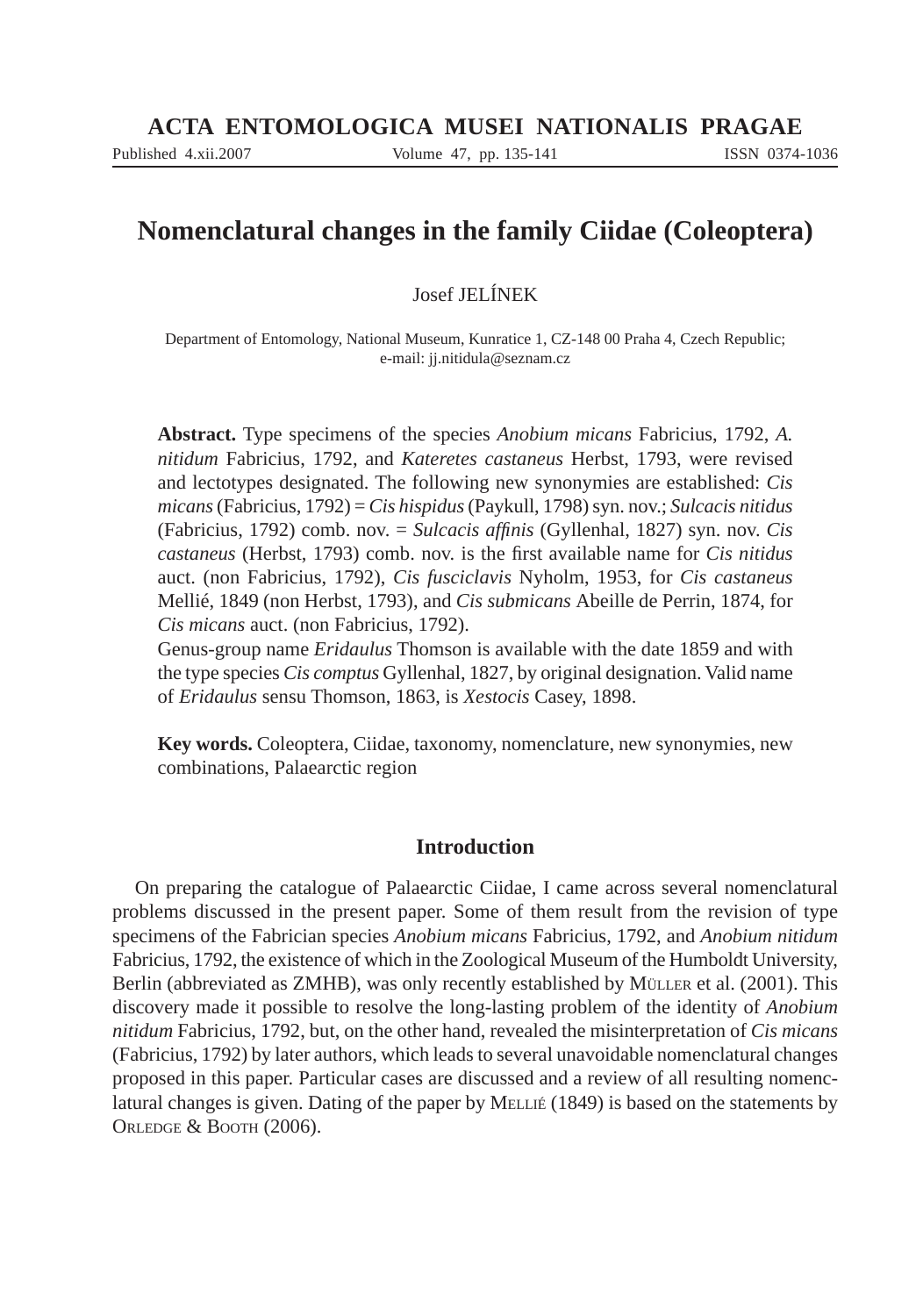## **Results**

### **1.** *Eridaulus* **Thomson, 1859, and** *Eridaulus* **Thomson, 1863**

Problem of the genus-group name *Eridaulus* was commented on by LOHSE (1964) and LAWRENCE (1965). LOHSE (1964) pointed out that *Cis comptus* Gyllenhal, 1827, was the type species of *Eridaulus* and that the name *Eridaulus* was later misinterpreted and used as the name for the group of species related to *Cis nitidus*, to which *Cis comptus* does not belong. On the contrary, LAWRENCE (1965: 280) summarized his opinion in the following two points: (i) The genus *Eridaulus* Thomson, 1863, originally included two species: *Anobium nitidum* Fabricius, 1792, and *Cis jacquemarti* Mellié, 1849. (ii) The only worker to designate a type for *Eridaulus* was ABEILLE DE PERRIN (1874), who selected *Cis comptus* Gyllenhal, 1827. This species, however, was not originally included in the genus, and is therefore unavailable as a type. In the same work, ABEILLE DE PERRIN (1874) designated *Cis nitidus* as the type species of *Entypus* Redtenbacher. 1847, making a similar error. Later, LAWRENCE (1971) designated *Anobium nitidum* Fabricius, 1792 [in fact *Kateretes castaneus* Herbst, 1793 misidentified as *Anobium nitidum* Fabricius, 1792, see below] as the type species of *Eridaulus* Thomson, 1863.

However, LAWRENCE (1965) overlooked the fact that Thomson himself designated the type species of his new genera in the first volume of his Skandinaviens Coleoptera (THOMSON 1859). Thus his new genus-group names are available by indication (ICZN 1999, Article 12.2.5) with the date 1859, even though the formal descriptions of relevant genera appeared later in subsequent volumes of the book. In the first volume Thomson (1859: 91) designated *Cis comptus* Gyllenhal, 1827, as the type species of *Eridaulus* (original designation) and *Cis nitidus* as the type species of *Entypus* Redtenbacher, 1847 (subsequent designation). ABEILLE DE PERRIN (1874) and LOHSE (1964) thus only accepted the previous designations by Thomson (1859), which remained neglected by most subsequent authors. Whereas the designation of *Cis nitidus* as the type species of *Entypus* is indeed erroneous because the species was not originally included in *Entypus* by REDTENBACHER (1847), *Cis comptus* is perfectly valid as the type species of *Eridaulus* Thomson, 1859, a junior subjective synonym of *Cis* Latreille, 1796 (type species *Dermestes boleti* Scopoli, 1763). *Eridaulus* Thomson, 1863, containing *Cis nitidus* and *Cis jacquemarti*, can be understood as a misinterpretation of *Eridaulus* Thomson, 1859, and the subsequent designation of *Cis nitidus* as its type species by LAWRENCE (1971) is invalid.

Species related to *Cis nitidus* auct. (non Fabricius, 1792) (see below) and corresponding to *Eridaulus* sensu THOMSON (1863) are morphologically distinct from other species of *Cis* Latreille, 1796 (type species *Dermestes boleti* Scopoli, 1763), and seem to represent a monophyletic group which was given a rank varying between genus and species-group by various authors. Thomson (1863) decribed it as a distinct genus but it was more frequently classified as a subgenus of *Cis*, e.g. by KIESENWETTER (1898), SCHILSKY (1900), REITTER (1901) and ABDULLAH (1973). LAWRENCE (1965) argued in favour of its generic rank but later (LAWRENCE 1971) reduced it to the *Cis nitidus* species-group. This concept was accepted e.g. by LOHSE (1965), KAWANABE (1997) and ORLEDGE & BOOTH (2006). Nevertheless, LOHSE & LUCHT (1992) again proposed subgenus rank for it. However, when this group is treated as a genus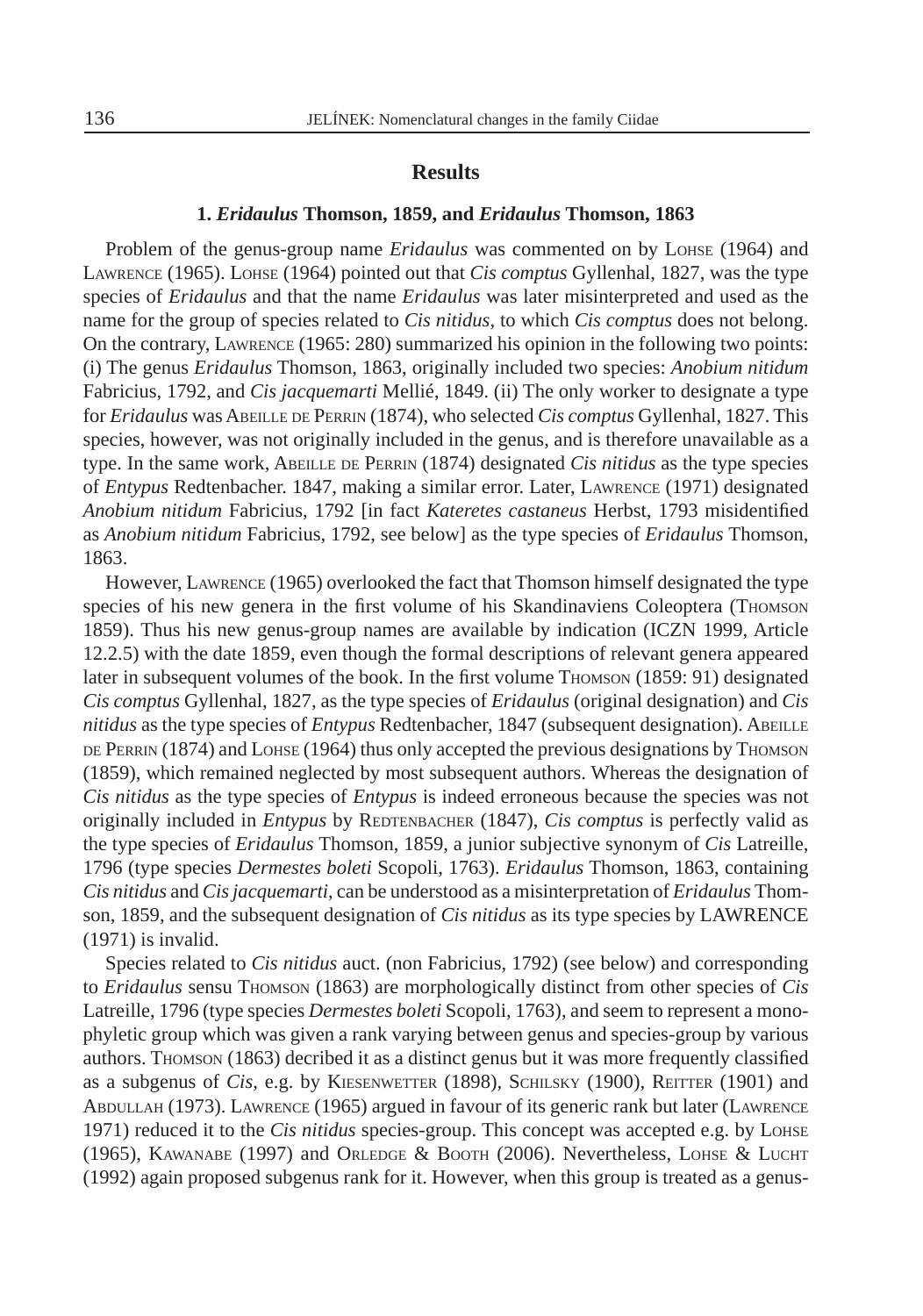group taxon, *Eridaulus* is not available as its name for reasons mentioned above. Thus the oldest available name for it is *Xestocis* Casey, 1898 (= *Eridaulus* sensu Thomson, 1863, non *Eridaulus* Thomson, 1859). The synonymy of *Eridaulus* sensu Thomson, 1863 and *Xestocis* was established by LAWRENCE (1965: 280-281).

The resulting taxonomic changes should be summarised as follows:

#### *Eridaulus* **Thomson, 1859**

*Eridaulus* Thomson, 1859: 91 type species *Cis comptus* Gyllenhal, 1827 (original designation), junior subjective synonym of *Cis* Latreille, 1796.

#### *Xestocis* **Casey, 1898**

*Xestocis* Casey, 1898: 85 type species *Xestocis levettei* Casey, 1898 (subsequent designation by LAWRENCE (1965)).

*Eridaulus*: THOMSON (1863) (non THOMSON, 1859)

# **2. Status and lectotype designations of** *Anobium micans* **Fabricius, 1792,**  *A. nitidum* **Fabricius, 1792, and** *Kateretes castaneus* **Herbst, 1793**

## *Anobium micans* **Fabricius 1792**

**Material examined.** Two SYNTYPES (ZMHB), one of them with missing head, prothorax and left elytron, both with common handwritten label: 'Micans\* n./ Anob. micans F\* Pr \*Pz\*/ An. festivum m. Pz./ An. hispidum Pz.\*'.The completely preserved specimen is designated as lectotype and labelled: '/53117 [white label, printed] // Hist.-Coll. (Coleoptera) / Nr.53117 (2 Ex.) / Cis micans Fabr. / Germania-Anglia / Zool. Mus. Berlin [white, printed] // SYN-TYPUS / Anobium micans / Fabricius 1792 / labelled by MNHUB 2000 [red, printed] // LECTOTYPUS / Anobium micans Fabricius 1792 / des. J. Jelínek 2006 [red, printed and handwritten]'. The second specimens is labelled: 'Hist.- Coll. (Coleoptera) / Nr.53117 (2 Ex.) / Cis micans Fabr. / Germania - Anglia / Zool. Mus. Berlin [white, printed] // SYNTYPUS / Anobium micans / Fabricius 1792 / labelled by MNHUB 2000 [red, printed] // PARALECTOTYPUS / Anobium micans Fabricius 1792 / des. J. Jelínek 2006 [red, printed and handwritten]'.

Both specimens belong to the species currently known as *Cis hispidus* (Paykull, 1798). *Anobium micans* Fabricius, 1792, has priority and must be the valid name of the species. The latter name has been used for a different species of the genus *Cis* (*Cis micans* auct., non Fabricius, 1792) whose only available name seems to be *Cis submicans* Abeille de Perrin, 1874. This nominal taxon was described by ABEILLE DE PERRIN (1874) as *Cis setiger* var. *submicans* and said to combine body shape and some other traits of *Cis setiger* Mellié, 1849, with the uniform pubescence of *Cis micans.* It was subsequently synonymized with *Cis micans* by REITTER (1901) and the synonymy was accepted by DALLA TORRE (1911) and ABDULLAH (1973). Unfortunately, I was not able to examine any type specimen of *Cis submicans.*

### *Anobium nitidum* **Fabricius, 1792**

**Material examined.** Two SYNTYPES (ZMHB). One, well preserved specimen (one antenna missing) is selected as lectotype, labelled: '53134 [white, printed] // Hist.-Coll. (Coleoptera) / Nr.53134 (1 Ex.) / Cis nitida Fabr. / German / Zool. Mus. Berlin [white, printed] // SYNTYPUS /Anobium nitidum / Fabricius 1792 / labelled by MNHUB 2000 [red, printed] // Nitida / n. / Anob. Nitidum / Frib\* Py. \* [white, handwritten] // LECTOTYPUS / Anobium nitidum Fabricius 1792 / des. Jelínek 2006 [red, printed and handwritten] // Sulcacis nitidus (F.) / det. J. Jelínek, 2006 [white, printed and handwritten]'.

FABRICIUS (1792) described his *Anobium nitidum* among those species of *Anobium* corre-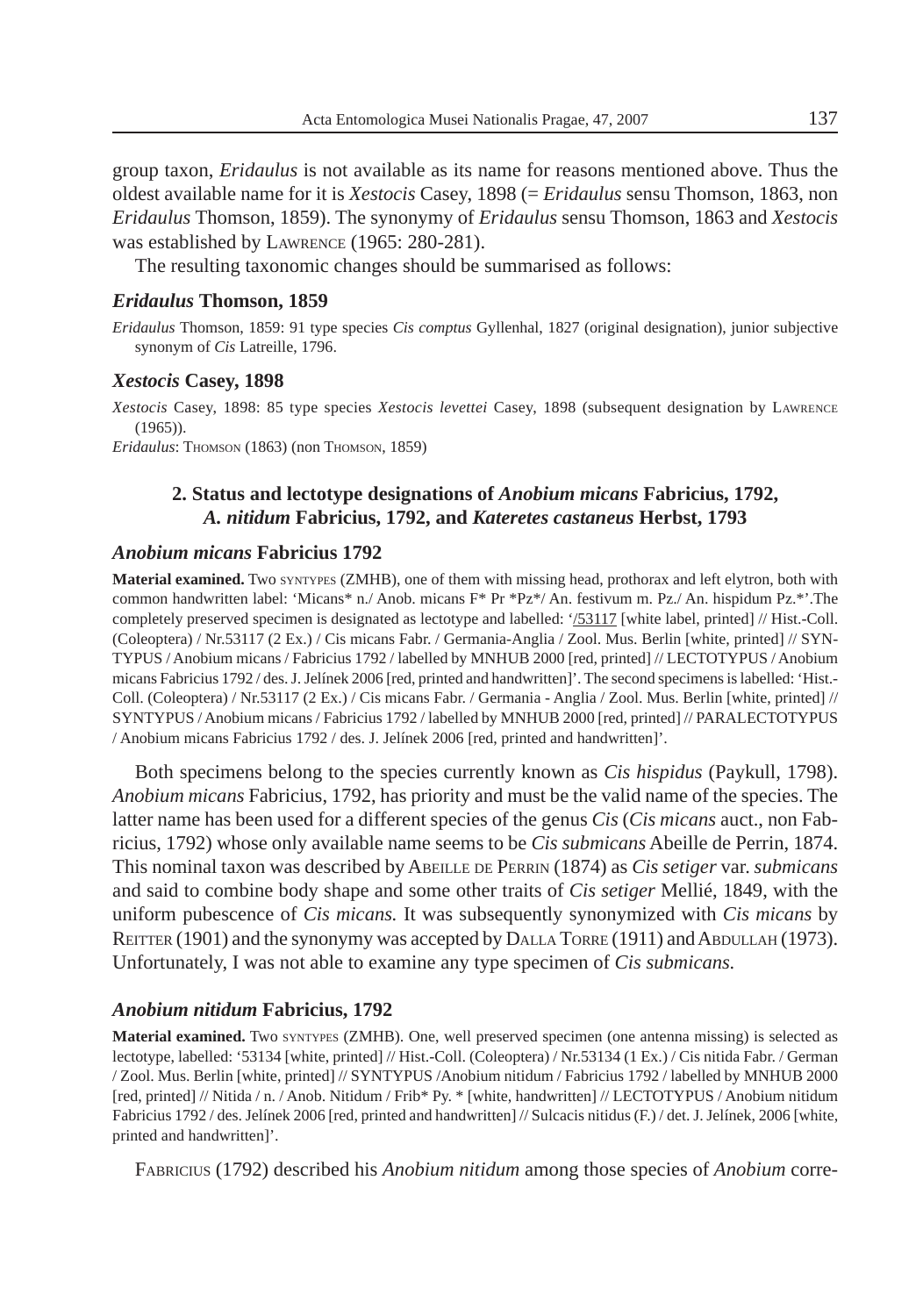sponding to the current family Ciidae. However, HERBST (1793) with some hesitation applied this name to a species which differed from the original Fabrician description and which is now placed in the family Anobiidae. As demonstrated by MÜLLER et al. (2001), Herbst's text is rather a misinterpretation of the Fabrician taxon than a description of a new species, which would be in any case a junior primary homonym of *Anobium nitidum* Fabricius, 1792. Nevertheless, since that time the name '*nitidum*' has been applied in parallel to two different taxa, currently named as *Cis nitidus* (Ciidae) and *Hemicoelus nitidus* (Anobiidae). This duplicity was discovered already by PANZER (1793, Heft 10, no. 9), who wrote: 'Da Hr.Prof. Fabric.[ius] Hr.Garn.[ison] Pr.[iest] Herbst und ich dieses Kaeferchen aus einer Hand erhalten haben, und ich für die Richtigkeit der Fabriciuschen Bestimmung mir zu stellen getraue, so isst es wahrscheinlich, dass bey Hrn. Herbst eine Verwechslung mit einem andern Anobio vorgegangen seyn mag, welches er selbst vorläufig zuzugeben geneigt scheint' [= As professor Fabricius, garrison priest Herbst and me received this beetle from the same source, and I am prepared to trust the identification by Fabricius, it is probable that the confusion with another *Anobium* may have been initiated by Mr. Herbst, a situation that he himself has tentatively suggested might be the case]. It was repeatedly discussed by various authors (SCHILSKY 1900, MÜLLER et al. 2001) but no appropriate solution was adopted, perhaps because the location and identity of the true Fabrician types of Ciidae were not known. Most recent authors resolved the duplicity by attributing the name *Anobium nitidum* (*Hemicoelus nitidus*) to HERBST (1793) in spite of the alleged homonymy mentioned above. On the other hand, SILFVERBERG (1991), considering the specimen of '*Anobium nitidum*' in the Fabricius collection in Copenhagen as the type specimen (see below), proposed the replacement name *Cis alter* Silfverberg, 1991, for '*Cis nitidus* auctt. non Fabricius'. Unfortunately, this name does not meet the conditions of ICZN Article 13 and is therefore unavailable (nomen nudum) as realized by ORLEDGE  $\&$ BOOTH (2006).

The specimen standing as '*Anobium nitidum'* in the Fabricius collection in the Zoological Museum of the University, Copenhagen, is a fragment of an anobiid identified as *Anobium* (*A*.) *punctatum* (DeGeer, 1774) by B. Buche, and apparently does not belong to the type series of *Anobium nitidum* (MARTIN in litt.; MÜLLER et al. 2001). I examined two conspecific syntypes of *Anobium nitidum* Fabricius, 1792, deposited in the Museum of Natural History of the Humboldt University, Berlin (MÜLLER et al. 2001) in October 2006. One of them lacks the head and prothorax, but the second, apart from being faded out, is well preserved, with seriatepunctate elytra bearing erect seriate setae, and with one completely preserved antenna of nine antennomeres. This specimen is clearly conspecific with *Sulcacis affinis* (Gyllenhal,1827). In order to stabilize the nomenclature, this latter specimen was designated as the lectotype of *Anobium nitidum* Fabricius, 1792, and appropriately labelled (see above). The identity of *Anobium nitidum* F. with *Sulcacis affinis* is not in conflict with the brief original description of the former (black with testaceous legs).

The history of the nominal taxon *Anobium nitidum* Fabricius, 1792, was rather intricated from the beginning. Apart from the misinterpretation by HERBST (1793), the current concept of *Cis nitidus* goes back to PANZER (1793), whose figure of *Anobium nitidum* F. seems to represent *Cis nitidus* in the current sense. In fact, the name *Anobium nitidum* Fabricius, 1792, is the oldest available name for *Sulcacis affinis* (Gyllenhal, 1827), while the oldest available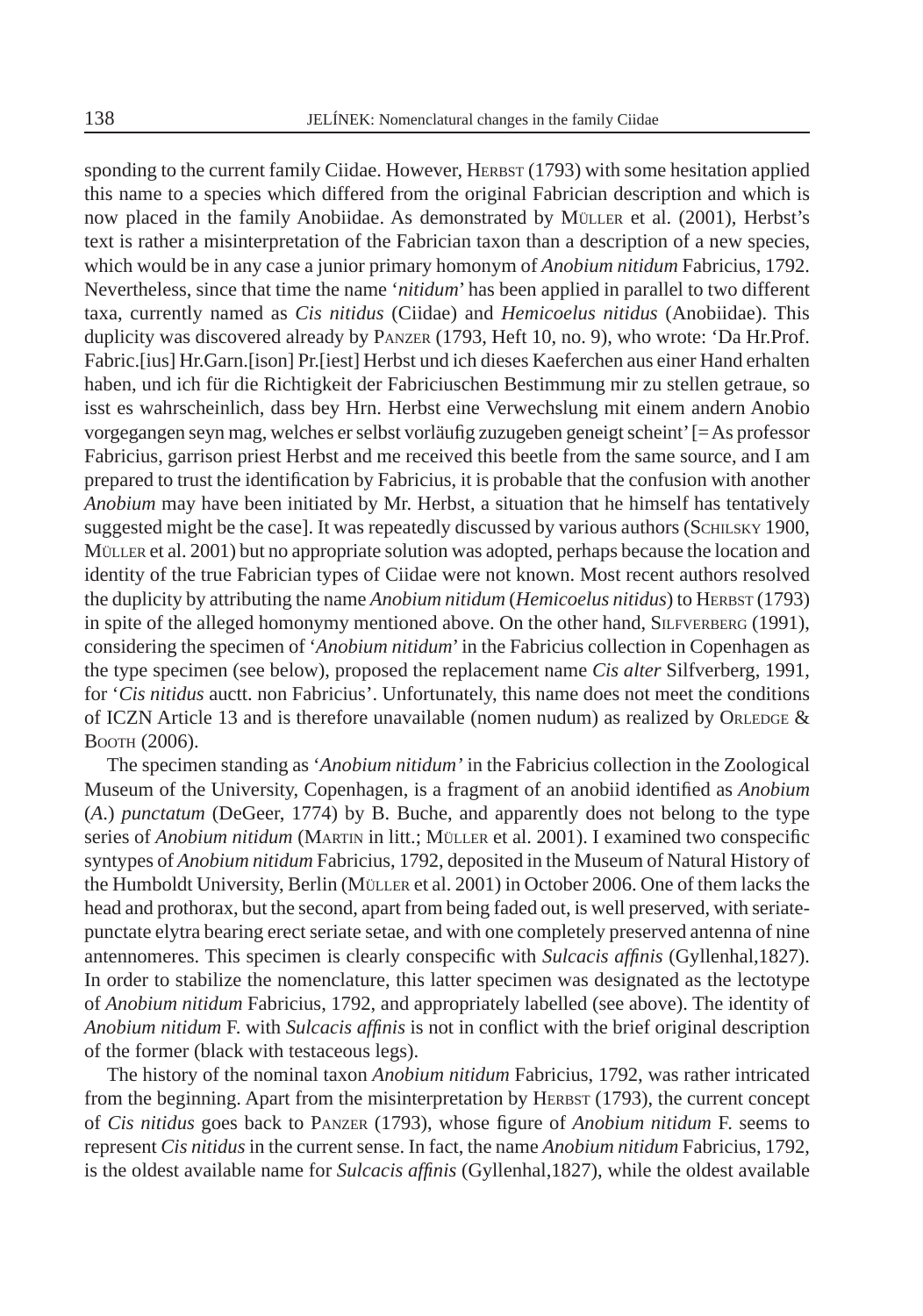# name for *Cis nitidus* sensu PANZER (1793) is *Cis castaneus* (Herbst, 1793) (see below). *Kateretes castaneus* **Herbst, 1793**

**Material examined.** Two specimens, one of them fragmentary, labelled: 'castanea / n. / Cateretes castaneus Ht. / Anobium nitidum Pk. Paykull [white, handwritten] // 53132 [white, printed] // ?SYNTYPUS / Cateretes castaneus / Herbst 1793 / labelled by MNHUB 2000 [red, printed]'. The second, well preserved specimen is designated as the lectotype and labelled: 'Hist.-Coll. (Coleoptera) / Nr. 53132 (2 Ex.) / Cis castaneus Hrbst. / Germania? / Zool. Mus. Berlin [white, printed] // ?SYNTYPUS / Cateretes castaneus / Herbst 1793 / labelled by MNHUB 2000 [red, printed] // LECTOTYPUS / Kateretes / castaneus Herbst, 1793, / des. J.Jelínek, 2006 [red, printed and handwritten] // Cis / castaneus (Herbst, 1793) det. Jelínek, 2006 [white, printed and handwritten]'.

The latter, well preserved specimen clearly belongs to the species currently identified as *Cis nitidus* (sensu Panzer, 1793). *Kateretes castaneus* Herbst, 1793, was not mentioned in the basic works and catalogues of Ciidae (MELLIÉ 1849, DALLA TORRE 1911, ABDULLAH 1973) except for JAKOBSON (1905: 953), who included '*castaneus* (Herbst)' as a synonym of *Cis nitidus*. It is the oldest available name for *Cis nitidus* auct. (non Fabricius, 1792) but at the same time the senior secondary homonym of *Cis castaneus* Mellié, 1849, which must be therefore replaced with its junior synonym *Cis fusciclavis* Nyholm, 1953.

The resulting nomenclatural changes can be summarized as follows:

#### *Cis castaneus* **(Herbst, 1793) comb. nov.**

*Kateretes castaneus* Herbst, 1793: 17 *Cis nitidus*: PANZER (1793): Heft 10, no.9 (non Fabricius, 1792)

## *Cis fusciclavis* **Nyholm, 1953 nom. rediv.**

*Cis castaneus* Mellié, 1849: 351 (non *Kateretes castaneus* Herbst, 1793) *Cis fusciclavis* Nyholm, 1953: 190

#### *Cis micans* **(Fabricius, 1792)**

*Anobium micans* Fabricius, 1792: 238 *Anobium hispidum* Paykull, 1798: 310, **syn. nov.** *Ptinus rufi cornis* Marsham, 1802: 87 *Cis nitidicollis* Abeille de Perrin, 1874: 32 *Cis albohispidulus* Reitter, 1901: 50 *Cis savilli* Donisthorpe, 1936: 220

#### *Cis submicans* **Abeille de Perrin, 1874 nom. rediv.**

*Cis submicans* Abeille de Perrin, 1874: 28 *Cis micans*: auctt. (non Fabricius, 1792)

#### *Sulcacis nitidus* **(Fabricius, 1792) comb. nov.**

*Anobium nitidum* Fabricius, 1792: 238 *Cis affinis* Gyllenhal, 1827: 628, syn. nov.

## **Acknowledgements**

It is my pleasant duty to express my thanks to all those who enabled me with their help to complete this paper. I am obliged to J. Frisch, B. Jaeger and M. Uhlig (Zoologisches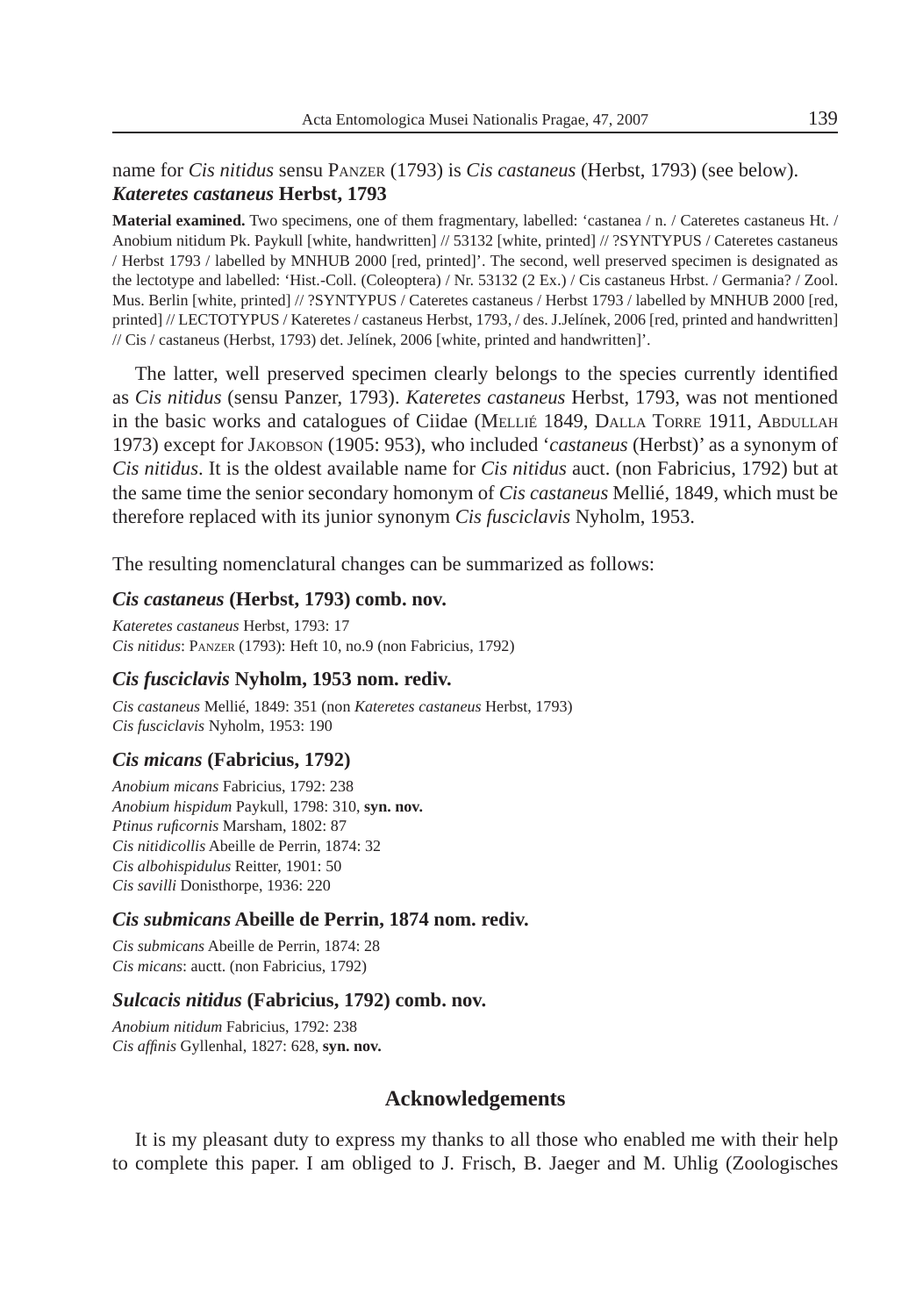Museum der Humboldtuniversität, Berlin) who enabled me to study the Fabrician types in their charge, to H. Dathe and G. Mierschel (Deutsches Entomologisches Institut, Müncheberg) for access to the library of the institute, as well as to O. Martin (Zoological Museum of the University, Copenhagen) and O. Mehl (Struer, Denmark) for information on the specimen of '*Anobium nitidum*' in the Fabrician collection in Copenhagen. Last but not least, I thank to I. Löbl (Genève) and A. Smetana (Ottawa) for copies of some important papers, and G. M. Orledge (University of Bath) and P. Štys (Charles University, Prague) for their comments on the manuscript.

## **References**

- ABDULLAH M. 1973: The systematic position of Cisidae (Heteromera) including a catalogue of the world and comments on central European families of Cucujoidea (Coleoptera). *Zoologische Beiträge (N. F.)* **19**: 189-246.
- ABEILLE DE PERRIN E.1874: *Essai monographique sur les Cisides européens et circumméditerranéens*. E. Camoin, Marseille,  $[1] + 99 + [1]$  pp.
- CASEY T. L. 1898: Studies in the Ptinidae, Cioidae and Sphindidae of America. *Journal of the New York Entomological Society* **6**: 61-93.
- DALLA TORRE K. W. VON 1911: Cioidae. In: JUNK W. & SCHENKLING S. (eds.): *Coleopterorum Catalogus, Pars 30*. W. Junk, Berlin, 32 pp.
- DONISTHORPE H. 1936: Cis savilli n. sp., a species of Coleoptera new to science. *Entomologist's Monthly Magazine* **72**: 220.
- FABRICIUS J. C. 1792: *Entomologia systematica emendata et aucta secundum classes, ordines, genera, species adjectis synonimis, locis, observationibus, descriptionibus. Tom I., Pars I*. Christ. Gottl. Proft, Hafniae, xx + 330 pp.
- GYLLENHAL L. 1827: *Insecta Suecica descripta. Classis I., Coleoptera sive Eleutherata, Tomus I., pars IV. cum appendice ad partes priores*. Frederic Fleischer, Lipsiae, x + 761 pp.
- HERBST J. F. W. 1793: *Jablonsky's Natursystem aller bekannten in- und auslaendischen Insekten, als eine Fortsetzung der von Buffonschen Naturgeschichte. Der Kaefer fuenfter Theil. Mit 16 illuminierten Kupferstabellen.*  Joachim Pauli, Berlin, xvi + 392 pp + 16 pls.
- ICZN 1999: *International Code of Zoological Nomenclature. Fourth edition*. International Trust for Zoological Nomenclature, London, 306 pp.
- JAKOBSON G. G. 1905: *Zhuki Rossii i zapadnoy Evropy*. [*Beetles of Russia and western Europe*]. A. F. Dervien, S.-Peterburg,  $[2] + 1024$  pp (in Russian).
- KAWANABE M. 1997: The Japanese species related to the group of Cis nitidus (Coleoptera, Ciidae). *Elytra* (Tokyo) **25**: 311-331.
- KIESENWETTER H. VON 1898: Cioidae. Pp. 169-197, 812. In: KIESENWETTER H. VON & SEIDLITZ G. (eds.): *Naturgeschichte der Insecten Deutschlands begonnen von Dr. W. F. Erichson, fortgesetzt von Prof. Dr. H. Schaum, Dr. G. Kraatz, H. v. Kiesenwetter, Julius Weise, Edm. Reitter und Dr. G. Seidlitz. Erste Abtheilung Coleoptera*. *Fünfter Band. Erste Hälfte.* Nicolaische Verlags-Buchhandlung, Berlin, xxvi + 877 pp.
- LAWRENCE J. F. 1965: Comments on some recent changes in the classification of the Ciidae (Coleoptera). *Bulletin of the Museum of Comparative Zoology* **133**: 273-293.
- LAWRENCE J. F. 1971: Revision of the North American Ciidae (Coleoptera). *Bulletin of the Museum of Comparative Zoology* **142**: 419-522.
- LOHSE G. A. 1964: Die in Mitteleuropa vertretenen Gattungen der Cisidae. (1. Beitrag zur Kenntnis der mitteleuropäischen Cisidae). *Entomologische Blätter für Biologie und Systematik der Käfer* **60**: 116-122.
- LOHSE G. A. 1965: Über einige umstrittene Cis-Arten. (2. Beitrag zur Kenntnis europäischer Cisidae). *Entomologische Blätter für Biologie und Systematik der Käfer* **60** (1964): 174-181.
- LOHSE G. A. & LUCHT W. H. 1992: Cisidae. Pp. 171-173, 324-325. In: LOHSE G. A. & LUCHT W. H. (eds.): *Die Käfer Mitteleuropas. 2. Supplementband mit Katalogteil*. Goecke & Evers, Krefeld, 375 pp.